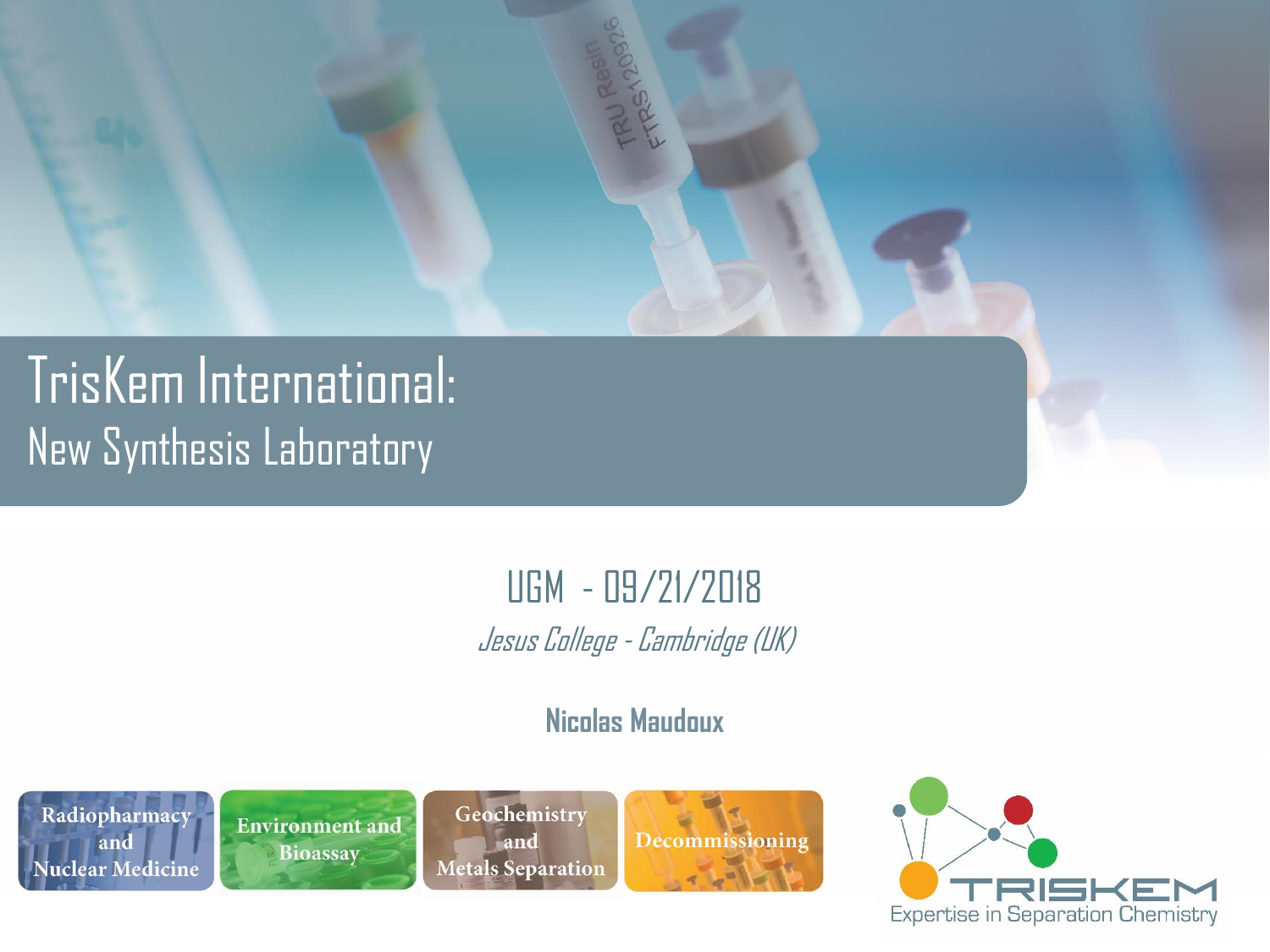# TrisKem International – Domains & Applications

### $\triangleright$  Environmental monitoring and Bioassay:

- Historical market standard technology used by accredited laboratories
- Environmental & wastes monitoring (actinides, fission & activation products) in water, soil, wastes, food, bioassay, construction materials, …
- Rapid & precise determination of radionuclides (i.e. DGT)

### $\triangleright$  Radiopharmacy and Nuclear Medicine

- Rapid & highly specific separation of radionuclides from irradiated targets
- Post-generator purification
- QC of radionuclides for medical uses  $\rightarrow$  Therapy & Imaging ( $^{68}$ Ga,  $^{89}$ Zr, ...)
- Radioprotection & radioanalysis
- Highly selective resins for: Lanthanides, Sr, Cu, Zr, Ac, In, Sc, Ga, …



Radiopharmacy and ear Medicine



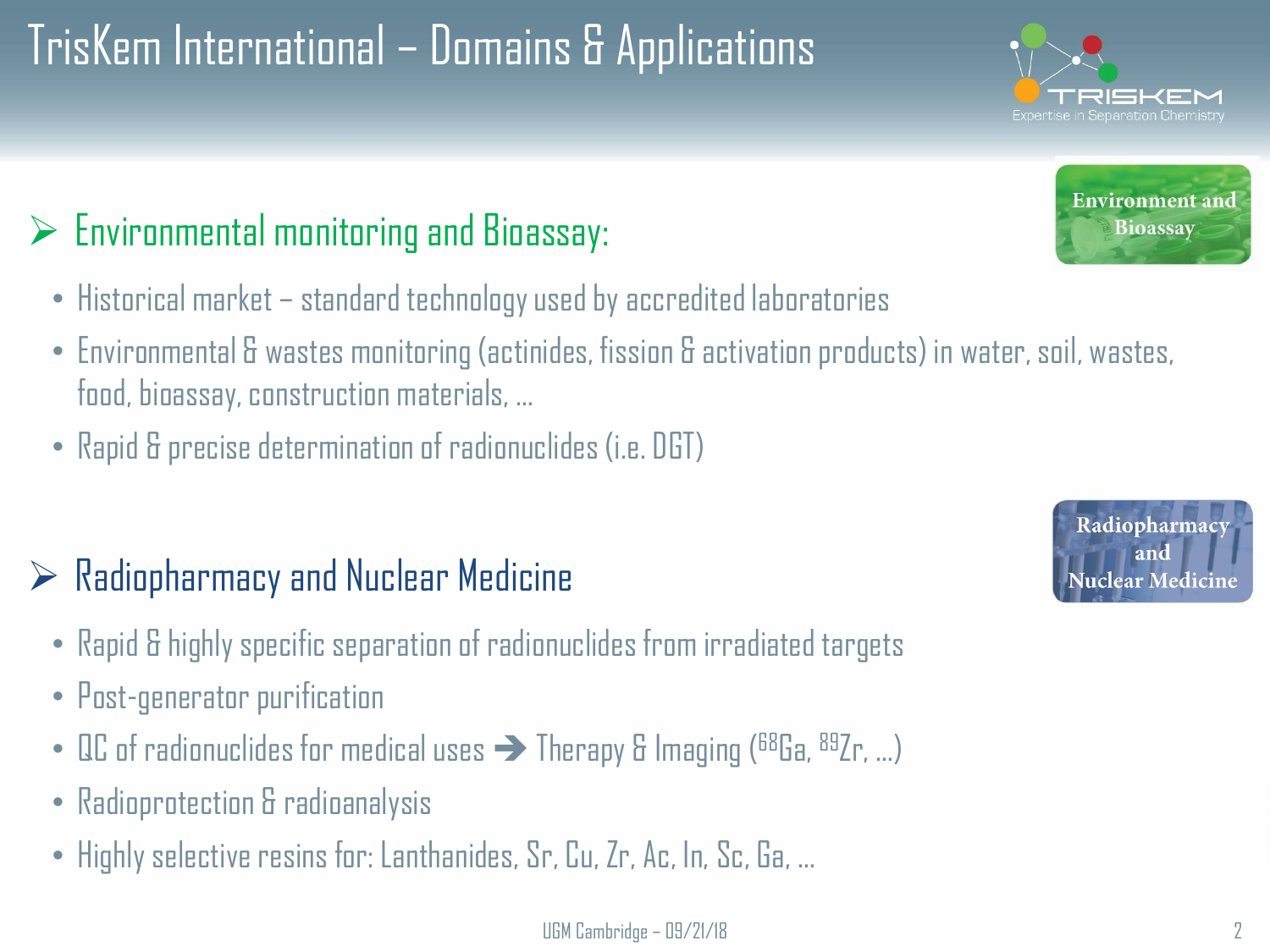# TrisKem International – Domains & Applications

### $\triangleright$  Decommissioning

- Treatment of effluents, liquid wastes, environmental waters
- Removal of radioactive contaminants & heavy metals (Cs, Sr, Ra, I, …)
- High volumes  $\rightarrow$  inorganic matrices imbedded in polymeric matrices

#### $\triangleright$  Geochemistry and Metals Separation

- Removing matrix interfering elements (isobaric interferences)
- Isotope ratio determination
- Applications in geochronology, dating, food provenance, nuclear forensics, …
- $\triangleright$  Hydrometallurgy
- Recovery of critical metals
- Recycling



SKEN

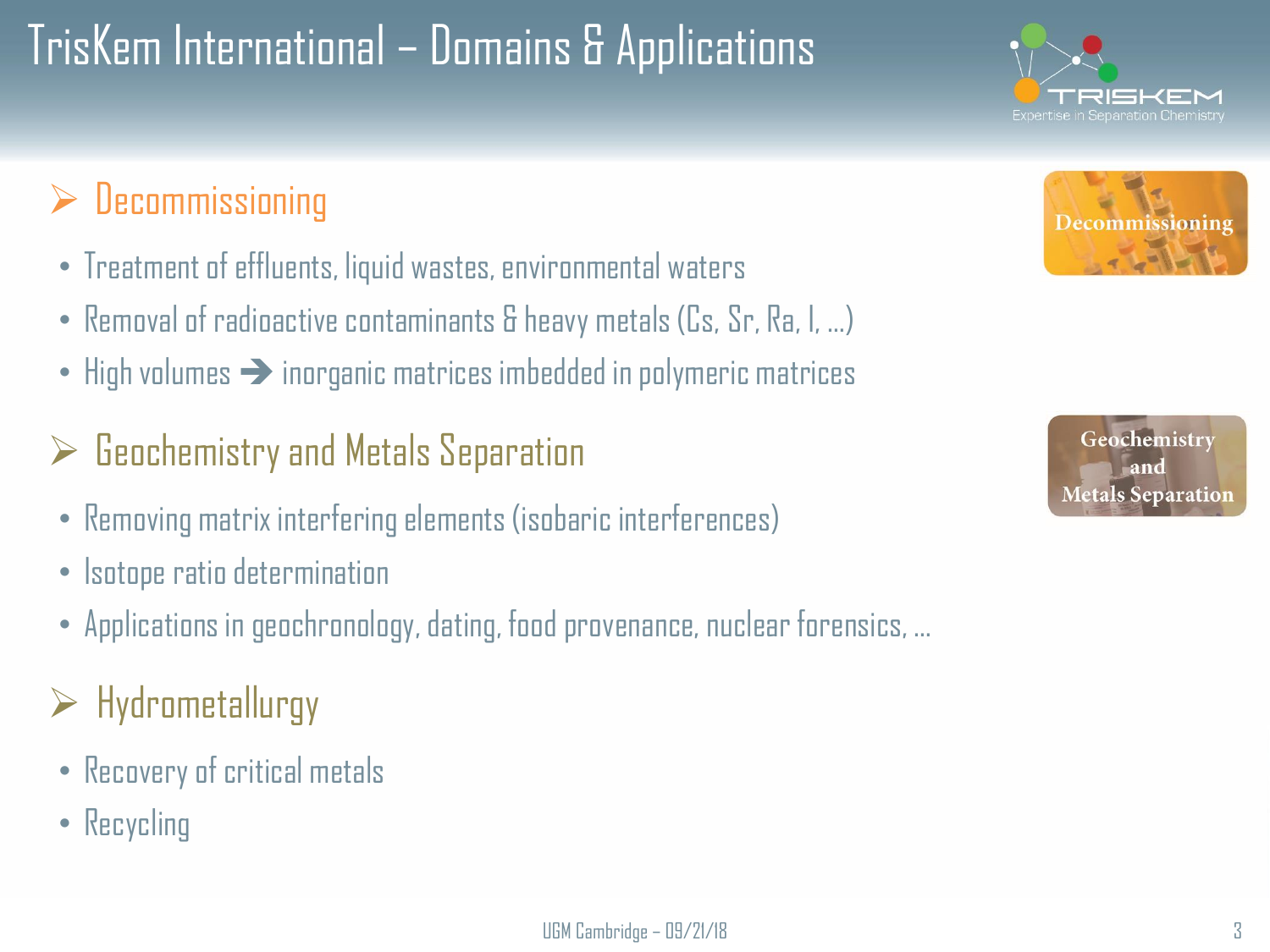## TrisKem International - Networks

- $\triangleright$  Member of Isotope4Life / Atlanpole Biotherapies / ID2Santé
- **Member of Nucleopolis**
- ➢ Member of Prometia
- ➢ Laureate "Concours innovation BPI" 2018 ➔ C.L.I.P.S. 2020
- $\triangleright$  Two projects financed by the BPI
	- Radiopharmacy: CARAT (Orano Med, Pb-212), LU-177
	- Member of BPI Excellence & FrenchFab

### ➔ **Importance of Networking & sharing experience/expertise**







UGM Cambridge – 09/21/18











⋒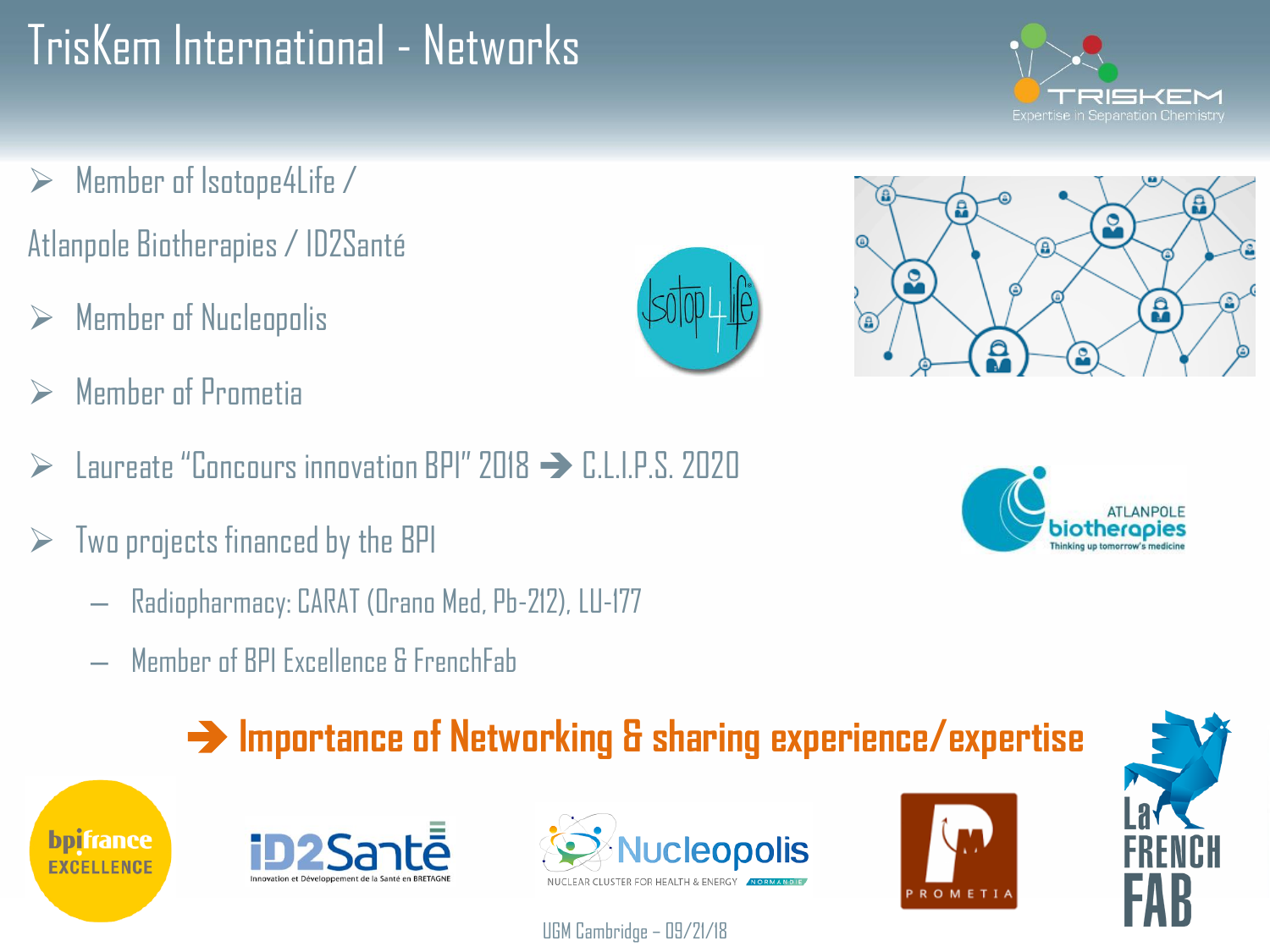## TrisKem International – Research & Develoment



- $\triangleright$  Development of new resins, separation techniques & applications for all the domains of interest
- ➢ Two R&D labs: currently **8 people** & more to come
	- **Application**:
		- Preparation of extraction chromatographic resins (impregnation)
		- Resin characterisation
		- Development of new methods
		- $-$  But also QC (no radioactivity)  $\rightarrow$  for hot QCs or  $\beta$ -testing: **strong partnerships**)

#### • **Synthesis: new opportunities**





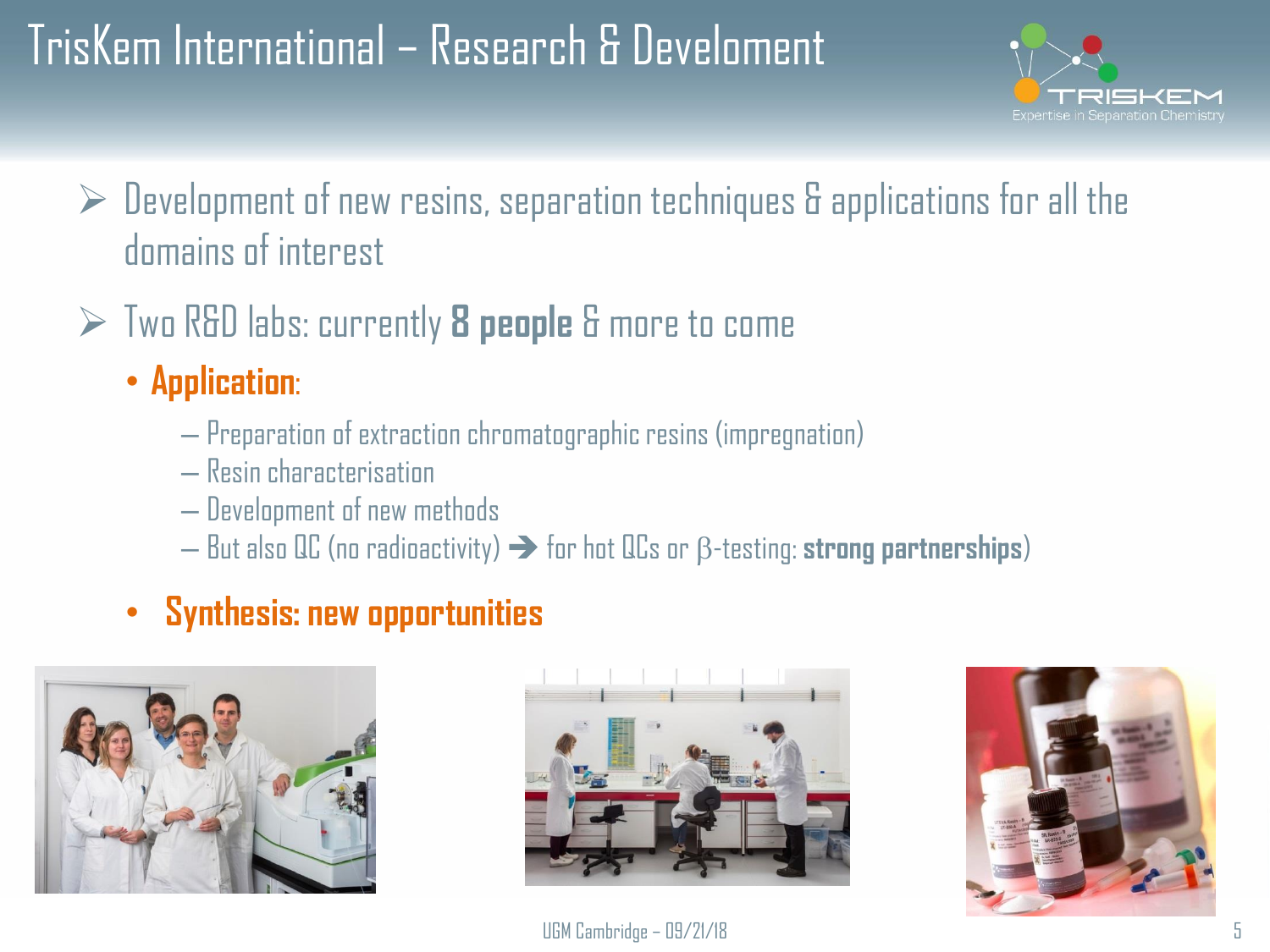## TrisKem International – R&D Synthesis division



#### ➢ Since 2015, dedicated to **organic synthesis**:

- Development of **new extractants** (simple molecules, macrocycles, …)
- Development of **new grafted resins** (various supports: silica, polymers, …) ➔ **few hundred grams**
- **Internalisation** of existing extractants

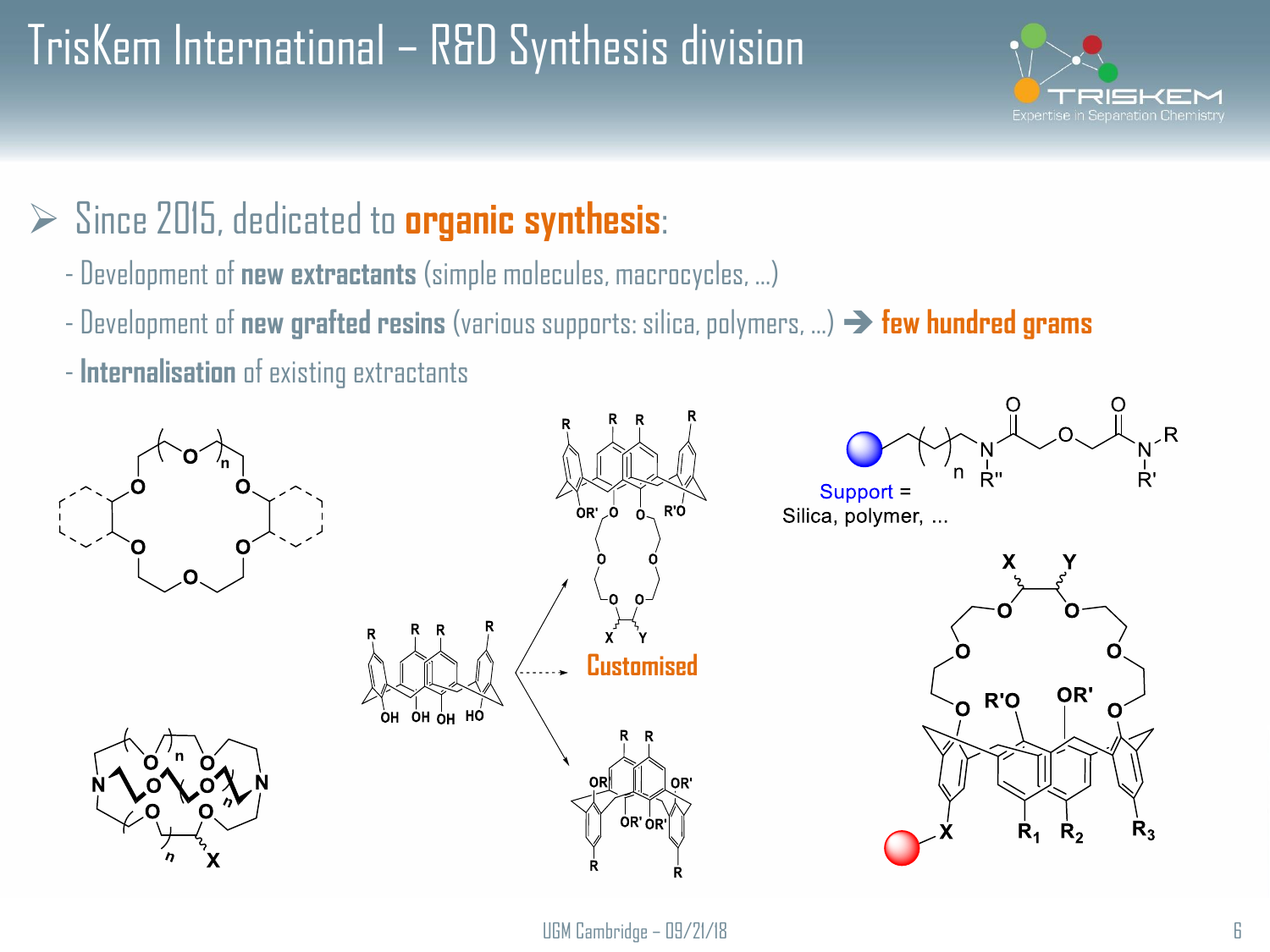## TrisKem International – R&D Synthesis division



### ➢ **C.L.I.P.S. 2020**: on going **structuring project** ➔ Installation of **two 20L reactors**:

- **Scale-up** for grafted resins & extractants production ➔ **few dozen kgs**
- Commercialisation of the **first new grafted resins by 2019**
- **Secure the supply** for existing raw materials
- **Steady company growth** ➔ +10 people in the next 2-3 years (looking for a R&D technician)

### ➢ **R&D Collaborations:**

- Pr. J.-F. Carpentier & Dr.Y. Sarazin (Univ. Rennes 1) since 02/2018 (**Postdoc** A. Mocanu, macrocycles)

- Dr. G. Montavon (Subatech, Nantes) & Dr. Z. Asfari (IPHC, Strasbourg) since 09/2015 (**PhD Thesis**, S. Khalfallah, Development of a Ra Specific resin for environmental & medical applications)

### ➢ **Customised** resins / solutions and **R&D contract**

**Open to Collaborate** for new developments and/or commercialisation

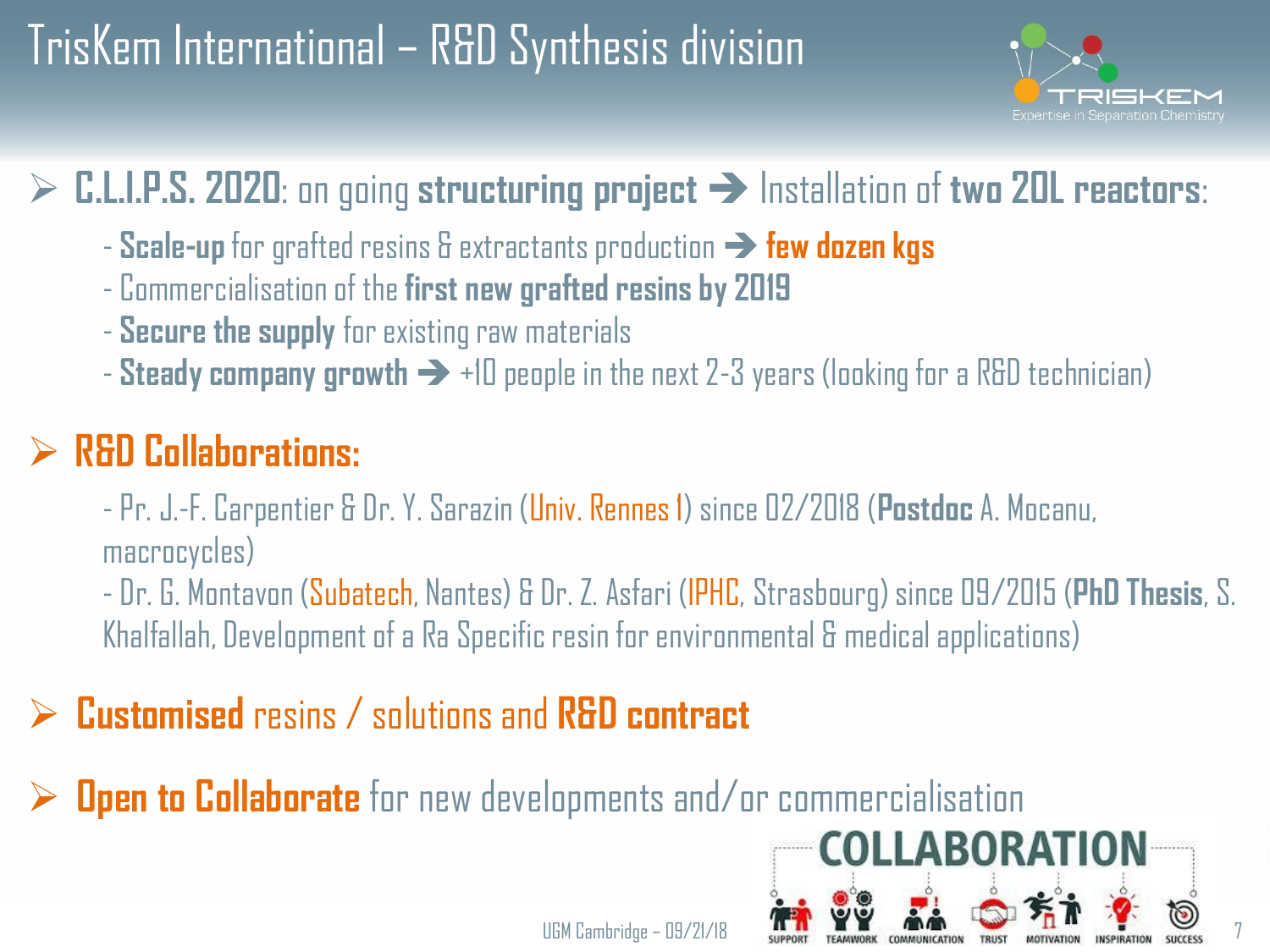## Analytical Instruments



### Existing:

- ICP-MS Nexion 350X
- TOC-L Shimadzu
- IC 850 Professional
- TGA4000 + TL8000 (transfer line)
- FT-IR Spectrum Two
- Benchtop NMR Spinsolve Carbon
- **→ Collaboration with CRMPO (Univ. Rennes 1) for** High-field NMR, MS, Elemental analysis, …







### ➢ **To come:**

- Microscope
- Desiccator auto
- Gas pycnometer
- Specific surface area & pore volume analyser
- Size & shape particle analyser
- Tension & compression testing machine
- Shredder
- LC-MS
- puriFlash
- Pressurised reactors…